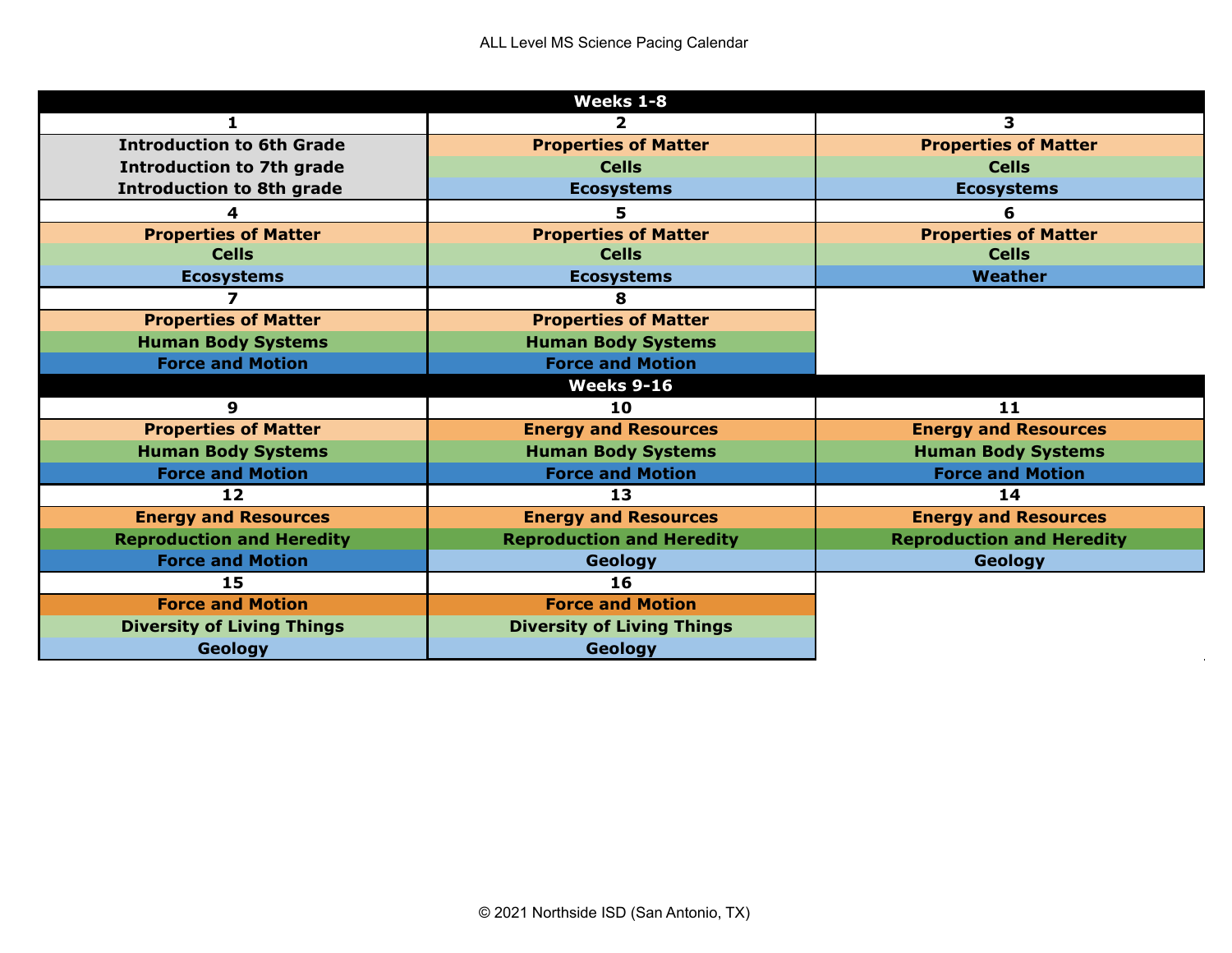|                                   | <b>Weeks 17-26</b>                |                                   |
|-----------------------------------|-----------------------------------|-----------------------------------|
| 17                                | 18                                | 19                                |
| <b>Force and Motion</b>           | <b>Force and Motion</b>           | <b>Force and Motion</b>           |
| <b>Diversity of Living Things</b> | <b>Diversity of Living Things</b> | <b>Diversity of Living Things</b> |
| Geology                           | Geology                           | <b>Chemistry</b>                  |
| 20                                | 21                                | 22                                |
| <b>Force and Motion</b>           | <b>Force and Motion</b>           | <b>Earth Processes</b>            |
| <b>Diversity of Living Things</b> | <b>Living Systems</b>             | <b>Living Systems</b>             |
| <b>Chemistry</b>                  | <b>Chemistry</b>                  | <b>Chemistry</b>                  |
| 23                                | 24                                | 25                                |
| <b>Earth Processes</b>            | <b>Earth Processes</b>            | <b>Earth Processes</b>            |
| <b>Living Systems</b>             | <b>Living Systems</b>             | <b>Living Systems</b>             |
| <b>Chemistry</b>                  | <b>Chemistry</b>                  | <b>Chemistry</b>                  |
| 26                                |                                   |                                   |
| <b>Earth Processes</b>            |                                   |                                   |
| <b>Living Systems</b>             |                                   |                                   |
| <b>Astronomy</b>                  |                                   |                                   |